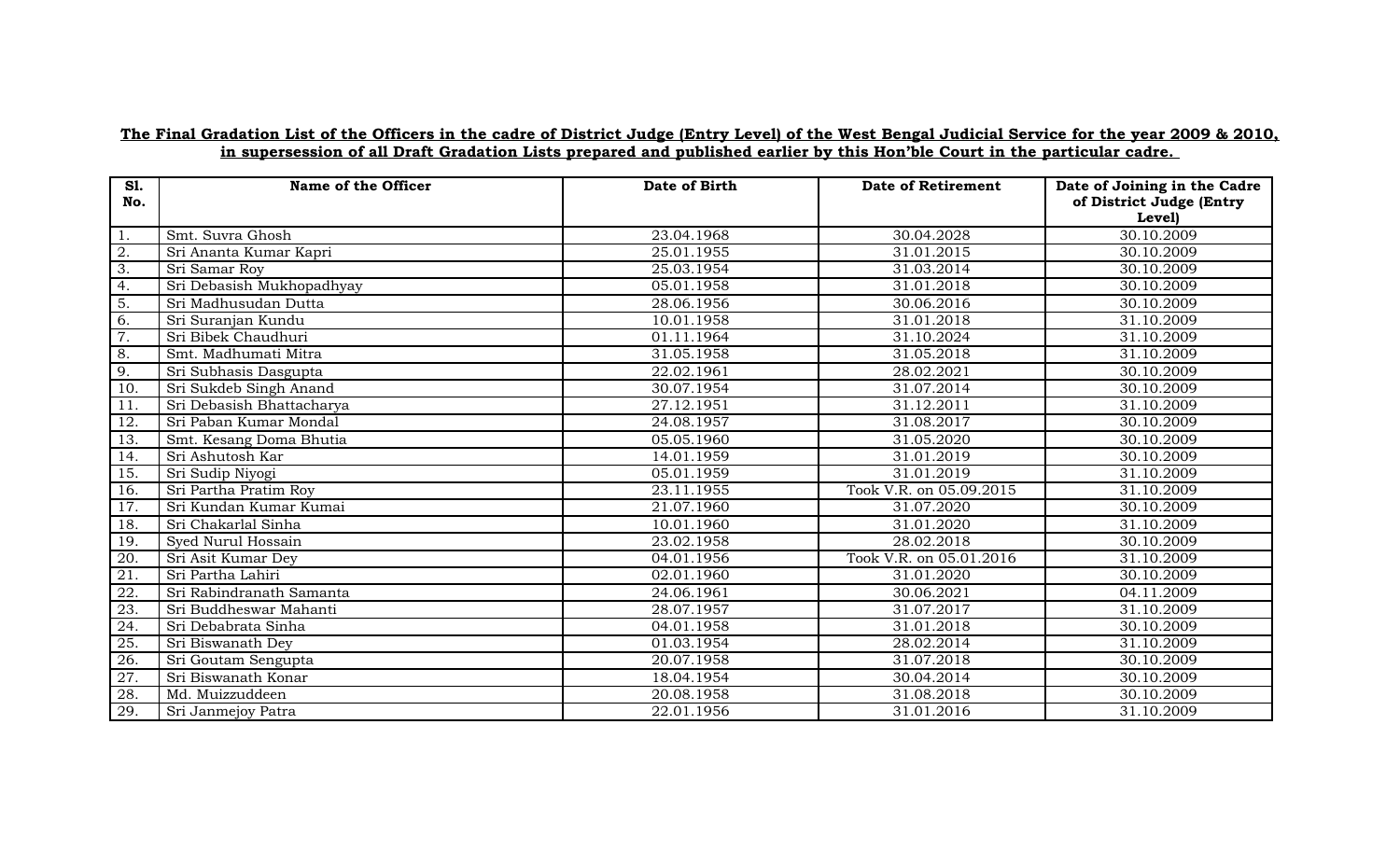| <b>S1.</b>      | Name of the Officer            | Date of Birth | <b>Date of Retirement</b> | Date of Joining in the Cadre |
|-----------------|--------------------------------|---------------|---------------------------|------------------------------|
| No.             |                                |               |                           | of District Judge (Entry     |
| 30.             | Sri Manojit Mandal             | 27.09.1958    | 30.09.2018                | Level)<br>31.10.2009         |
|                 |                                |               |                           |                              |
| 31.             | Sri Bibekananda Pramanik       | 23.03.1955    | 31.03.2015                | 30.10.2009                   |
| 32.             | Sri Sugato Majumdar            | 25.12.1967    | 31.12.2027                | 29.10.2009                   |
| 33.             | Smt. Ananya Bandyopadhyay      | 03.03.1970    | 31.03.2030                | 29.10.2009                   |
| 34.             | Sri Biswaroop Chowdhury        | 29.09.1965    | 30.09.2025                | 29.10.2009                   |
| 35.             | Sri Partha Sarathi Sen         | 03.07.1969    | 31.07.2029                | 29.10.2009                   |
| 36.             | Smt. Rai Chattopadhyay         | 02.11.1971    | 30.11.2031                | 29.10.2009                   |
| 37.             | Sri Prasenjit Biswas           | 02.12.1969    | 31.12.2029                | 30.10.2009                   |
| 38.             | Sri Uday Kumar                 | 30.11.1966    | 30.11.2026                | 31.10.2009                   |
| 39.             | Smt. Jayashree Banerjee        | 04.09.1965    | 30.09.2025                | 28.10.2009                   |
| 40.             | Sri Bivas Pattanayak           | 23.11.1970    | 30.11.2030                | 30.10.2009                   |
| 41.             | Sri Atanu Roy                  | 26.02.1969    | 28.02.2029                | 30.10.2009                   |
| 42.             | Sri Subhendu Samanta           | 25.11.1971    | 30.11.2031                | 30.10.2009                   |
| 43.             | Sri Ajoy Kumar Gupta           | 25.03.1970    | 31.03.2030                | 29.10.2009                   |
| 44.             | Sri Supratim Bhattacharya      | 12.03.1972    | 31.03.2032                | 29.10.2009                   |
| 45.             | Sri Partha Sarathi Chatterjee  | 10.02.1970    | 28.02.2030                | 29.10.2009                   |
| 46.             | Smt. Chaitali Chatterjee (Das) | 05.04.1968    | 30.04.2028                | 29.10.2009                   |
| 47.             | Sri Siddhartha Kanjilal        | 03.12.1970    | 31.12.2030                | 29.10.2009                   |
| 48.             | Sri Sankar Nath Das            | 02.10.1951    | 31.10.2011                | 21.04.2010                   |
| 49.             | Sri Swapan Kumar Mahanty       | 20.10.1957    | 31.10.2017                | 19.04.2010                   |
| 50.             | Sri Sandip Kumar Roy Chaudhuri | 05.12.1963    | 31.12.2023                | 20.04.2010                   |
| $\overline{51}$ | Sri Baidya Nath Bhaduri        | 11.02.1958    | 28.02.2018                | 05.05.2010                   |
| 52.             | Sri Jayantendra Chandra Maulik | 09.05.1951    | 31.05.2011                | 01.04.2010                   |
| 53.             | Sri Sujit Kumar Das            | 15.08.1952    | 31.08.2012                | 03.06.2010                   |
| 54.             | Sri Sankar Brahma              | 08.02.1957    | 28.02.2017                | 26.04.2010                   |
| 55.             | Sri Kamal De                   | 01.01.1956    | Took V.R. on 07.07.2015   | 12.04.2010                   |
| 56.             | Mir Hasmat Ali                 | 08.01.1958    | 31.01.2018                | 16.04.2010                   |
| 57.             | Smt. Krishna Poddar            | 03.02.1956    | 29.02.2016                | 12.05.2010                   |
| 58.             | Sri Subal Kumar Khamari        | 26.11.1958    | 30.11.2018                | 06.04.2010                   |
| 59.             | Sri Somenath Bandyopadhyay     | 02.01.1959    | 31.01.2019                | 19.04.2010                   |
| 60.             | Sri Debi Prasad Mallick        | 01.04.1952    | 31.03.2012                | 09.06.2010                   |
| 61.             | Sri Lakshmi Kanta Das          | 07.03.1958    | 31.03.2018                | 21.04.2010                   |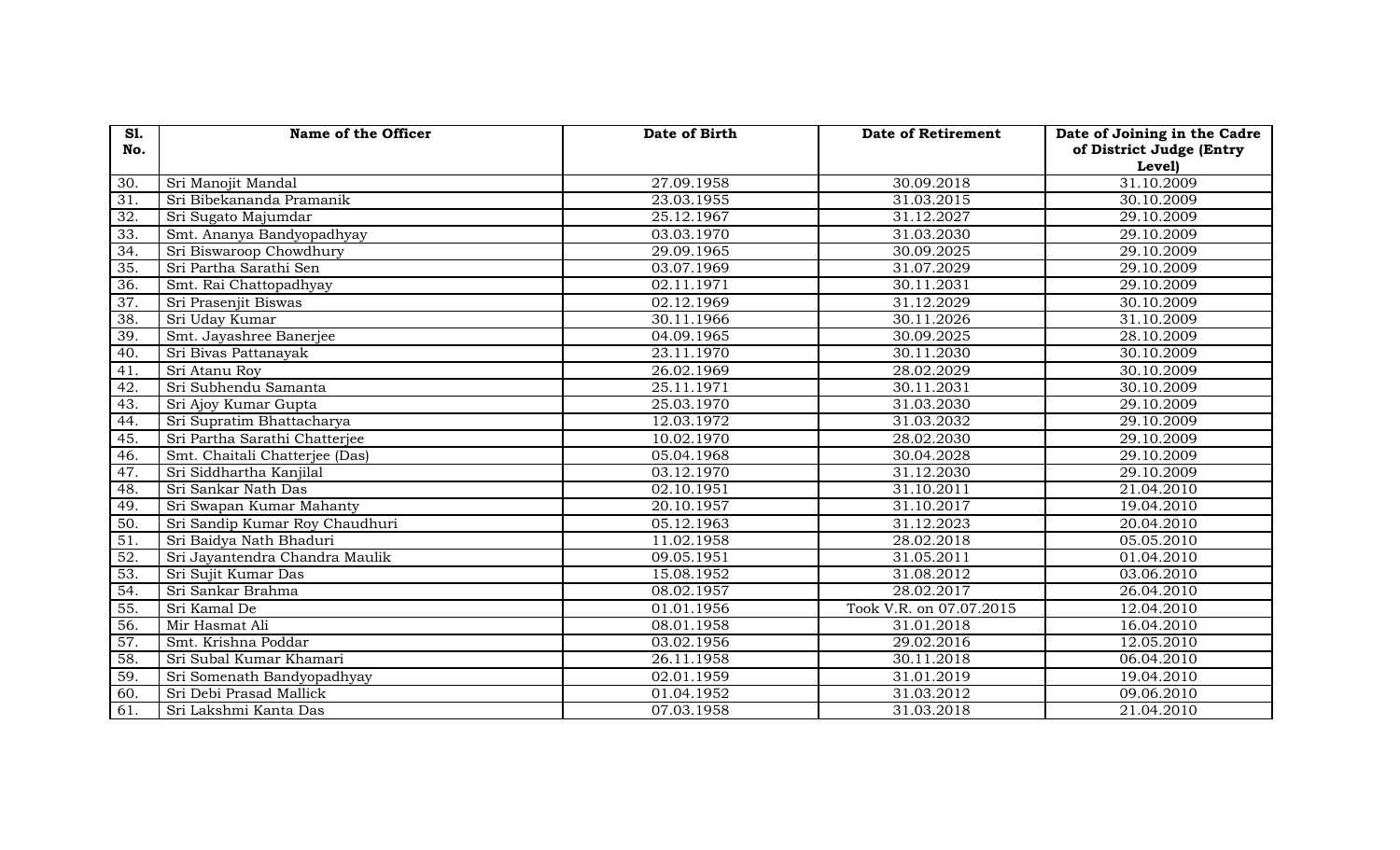| <b>S1.</b><br>No. | Name of the Officer              | Date of Birth | <b>Date of Retirement</b> | Date of Joining in the Cadre<br>of District Judge (Entry |
|-------------------|----------------------------------|---------------|---------------------------|----------------------------------------------------------|
|                   |                                  |               |                           | Level)                                                   |
| 62.               | Sri Swapan Kumar Datta           | 04.12.1956    | 31.12.2016                | 19.04.2010                                               |
| 63.               | Sri Debdas Sarker                | 17.07.1954    | 31.07.2014                | 11.06.2010                                               |
| 64.               | Md. Amzad Hossain                | 01.04.1953    | 31.03.2013                | 26.04.2010                                               |
| 65.               | Sri Animesh Chakrabarti          | 28.09.1957    | 30.09.2017                | 19.04.2010                                               |
| 66.               | Sri Asis Kumar Sikdar            | 29.11.1956    | Took V.R. 18.11.2016      | 21.04.2010                                               |
| 67.               | Sri Sanjit Mazumdar              | 24.08.1958    | 31.08.2018                | 09.04.2010                                               |
| 68.               | Sri Prasun Kumar Bhattacharjee   | 15.01.1959    | 31.01.2019                | 07.04.2010                                               |
| 69.               | Smt. Sanghamitra Mukherjee       | 20.11.1960    | Took V.R. on 20.09.2014   | 27.05.2010                                               |
| 70.               | Smt. Mitali Bandyopadhyay        | 30.06.1957    | 30.06.2017                | 07.04.2010                                               |
| 71.               | Sri Sribash Chandra Das          | 30.09.1955    | 30.09.2015                | 21.07.2010                                               |
| $\overline{72}$ . | Sri Bankim Chandra Chattopadhyay | 16.11.1955    | 30.11.2015                | 03.05.2010                                               |
| 73.               | Sri Saroj Tangluwa               | 31.08.1955    | 31.08.2015                | 03.05.2010                                               |
| 74.               | Sri Apurba Sinha Ray             | 25.11.1964    | 30.11.2024                | 17.01.2011                                               |
| 75.               | Sri Ananda Kumar Mukherjee       | 05.08.1960    | 31.08.2020                | 12.01.2011                                               |
| 76.               | Sri Soumyabrata Sarker           | 28.04.1959    | 30.04.2019                | 07.01.2011                                               |
| 77.               | Smt. Shampa Dutt (Paul)          | 28.10.1964    | 31.10.2024                | 19.01.2011                                               |
| 78.               | Sri Amarendra Nath Ray           | 03.07.1956    | 31.07.2016                | 07.02.2011                                               |
| 79.               | Sri Bibhas Ranjan De             | 06.11.1963    | 30.11.2023                | 14.01.2011                                               |
| 80.               | Md. Shabbar Rashidi              | 01.02.1966    | 31.01.2026                | 19.01.2011                                               |
| 81                | Sri Sukhendu Das                 | 10.01.1960    | 31.01.2020                | 07.01.2011                                               |
| 82.               | Sri Siddhartha Roy Chowdhury     | 28.12.1961    | 31.12.2021                | 17.02.2011                                               |
| 83.               | Sri Sukumar Ray                  | 12.07.1967    | 31.07.2027                | 27.01.2011                                               |
| 84.               | Sri Biswanath Bhattacharyya      | 14.08.1955    | 31.08.2015                | 17.01.2011                                               |
| 85.               | Sri Ashoke Kumar Pal             | 18.12.1959    | 31.12.2019                | 27.01.2011                                               |
| 86.               | Sri Ajoy Kumar Mukherjee         | 08.01.1965    | 31.01.2025                | 07.01.2011                                               |
| 87.               | Smt. Firoza Khatoon              | 27.09.1959    | 30.09.2019                | 31.01.2011                                               |
| 88.               | Smt. Sashikala Basu              | 25.08.1958    | 31.08.2018                | 17.01.2011                                               |
| 89.               | Sri Jayanta Koley                | 22.12.1964    | 31.12.2024                | 07.01.2011                                               |
| 90.               | Sri Amar Kanti Acharya           | 10.12.1954    | 31.12.2014                | 17.01.2011                                               |
| 91.               | Sri Santanu Ray                  | 18.08.1953    | 31.08.2013                | 21.03.2011                                               |
| $\overline{92}$ . | *Sri Kausik Bhattacharyya        | 05.07.1963    | 31.07.2023                | 24.01.2011                                               |
| 93.               | Sri Subhendu Bhattacharya        | 19.01.1956    | 31.01.2016                | 14.01.2011                                               |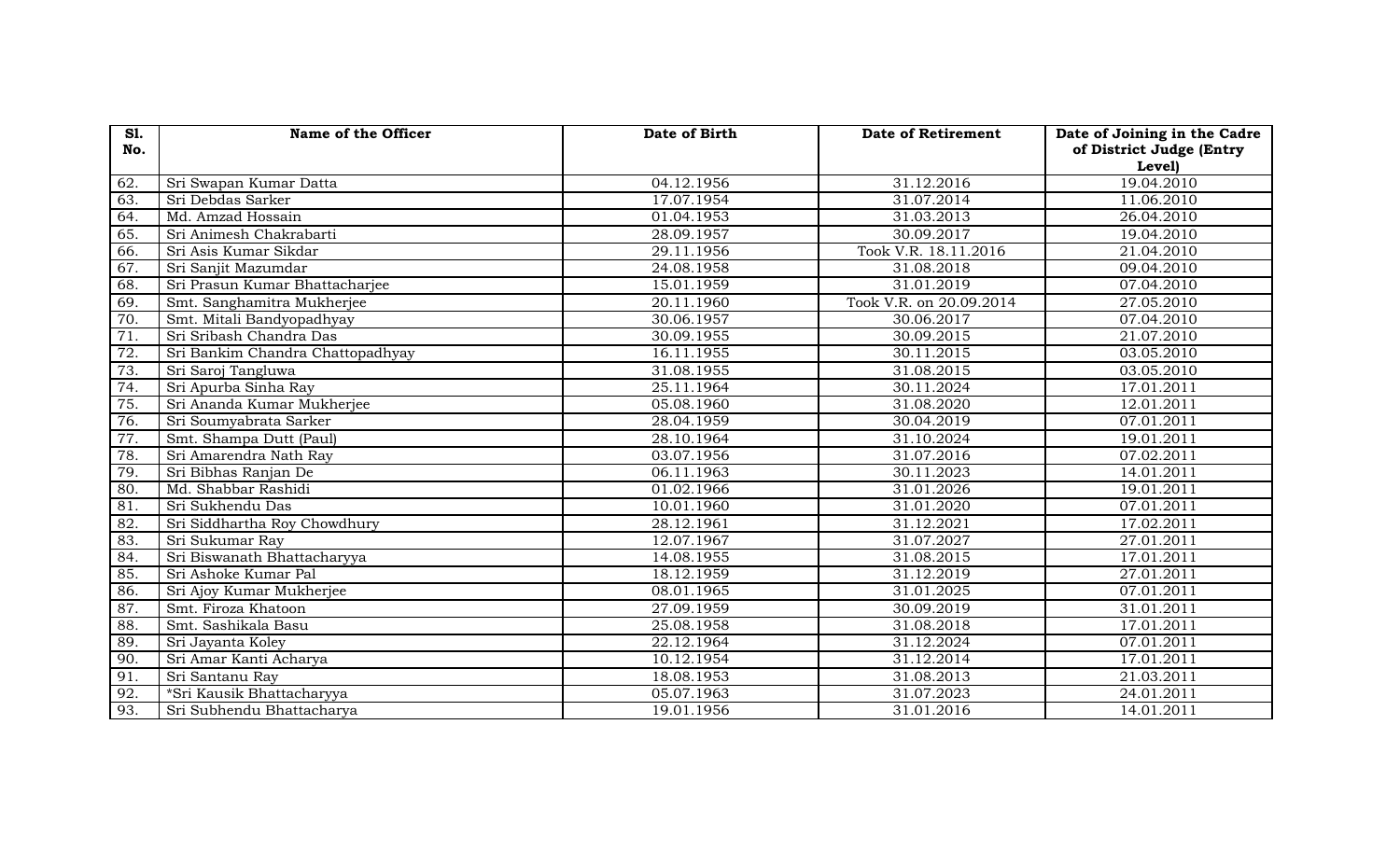| <b>S1.</b> | Name of the Officer            | Date of Birth | <b>Date of Retirement</b> | Date of Joining in the Cadre |
|------------|--------------------------------|---------------|---------------------------|------------------------------|
| No.        |                                |               |                           | of District Judge (Entry     |
| 94.        | Smt. Bharati Bhattacharya      | 01.10.1957    | 30.09.2017                | Level)<br>20.01.2011         |
|            |                                |               |                           |                              |
| 95.        | *Sri Tapan Kumar Das - II      | 08.10.1956    | 31.10.2016                | 27.01.2011                   |
| 96.        | Smt. Banani Chakraborty        | 09.02.1957    | Died on 18.12.2014        | 19.01.2011                   |
| 97.        | Sri Uttam Kumar Shaw           | 05.05.1963    | 31.05.2023                | 05.01.2011                   |
| 98.        | Sri Kanhaiya Prasad Shah       | 15.01.1958    | 31.01.2018                | 19.01.2011                   |
| 99.        | Sri Har Govind Singh           | 18.03.1960    | 31.03.2020                | 11.02.2011                   |
| 100        | Sri Partha Sarathi Chatterjee  | 28.01.1962    | 31.01.2022                | 31.01.2011                   |
| 101        | Sri Sudeb Mitra                | 28.02.1960    | 29.02.2020                | 21.01.2011                   |
| 102.       | Sri Asish Maitra               | 03.02.1959    | 28.02.2019                | 19.01.2011                   |
| 103.       | Sri Shyamsundar Chattopadhyay  | 05.11.1958    | 30.11.2018                | 10.02.2011                   |
| 104.       | Sri Ajay Kumar Das             | 28.10.1959    | 31.10.2019                | 07.01.2011                   |
| 105.       | Sri AsishKumar Senapati        | 02.03.1957    | 31.03.2017                | 07.01.2011                   |
| 106.       | Sri Sankar Kumar Ghosh         | 25.02.1959    | 28.02.2019                | 21.01.2011                   |
| 107.       | Smt. Sikha Sen                 | 26.12.1957    | 31.12.2017                | 06.04.2011                   |
| 108.       | Sri Santanu Misra              | 12.01.1959    | 31.01.2019                | 19.01.2011                   |
| 109.       | Sri Madhab Lal Datta           | 23.02.1951    | 28.02.2011                | 21.02.2011                   |
| 110.       | Sri Guru Pada Mondal           | 31.03.1956    | 31.03.2016                | 10.06.2011                   |
| 111        | Sri Ranjan Kumar Gupta         | 17.07.1953    | 31.07.2013                | 23.06.2011                   |
| 112.       | Sri Parthasarathi Mukhopadhyay | 06.01.1960    | 31.01.2020                | 25.04.2011                   |
| 113.       | Smt. Ava Khan                  | 20.12.1957    | 31.12.2017                | 12.05.2011                   |
| 114.       | Sri Ajeya Motilal              | 10.08.1961    | 31.08.2021                | 13.05.2011                   |
| 115.       | Sri Jaladhar Mondal            | 07.11.1956    | 30.11.2016                | 31.05.2011                   |
| 116.       | Sri Anupam Bhattacharyya       | 01.05.1953    | 30.04.2013                | 13.04.2011                   |
| 117.       | Smt. Buli Das                  | 17.01.1960    | 31.01.2020                | 10.08.2011                   |
| 118.       | Sri Dipankar Pal               | 17.05.1959    | 31.05.2019                | 25.07.2011                   |
| 119.       | *Smt. Aparajita Ghosh          | 31.12.1958    | 31.12.2018                | 20.03.2013                   |
| 120.       | Sri Tapan Kumar Das - I        | 28.09.1955    | 30.09.2015                | 11.07.2011                   |
| 121.       | Smt. Mina Sarkar               | 01.09.1959    | 31.08.2019                | 29.08.2011                   |
| 122.       | Smt. Anjali Sinha              | 03.11.1957    | 30.11.2017                | 11.08.2011                   |
| 123.       | Sri Asish Deb                  | 25.06.1959    | 30.06.2019                | 26.08.2011                   |
| 124.       | Golam Ambia                    | 27.10.1953    | 31.10.2013                | 19.08.2011                   |